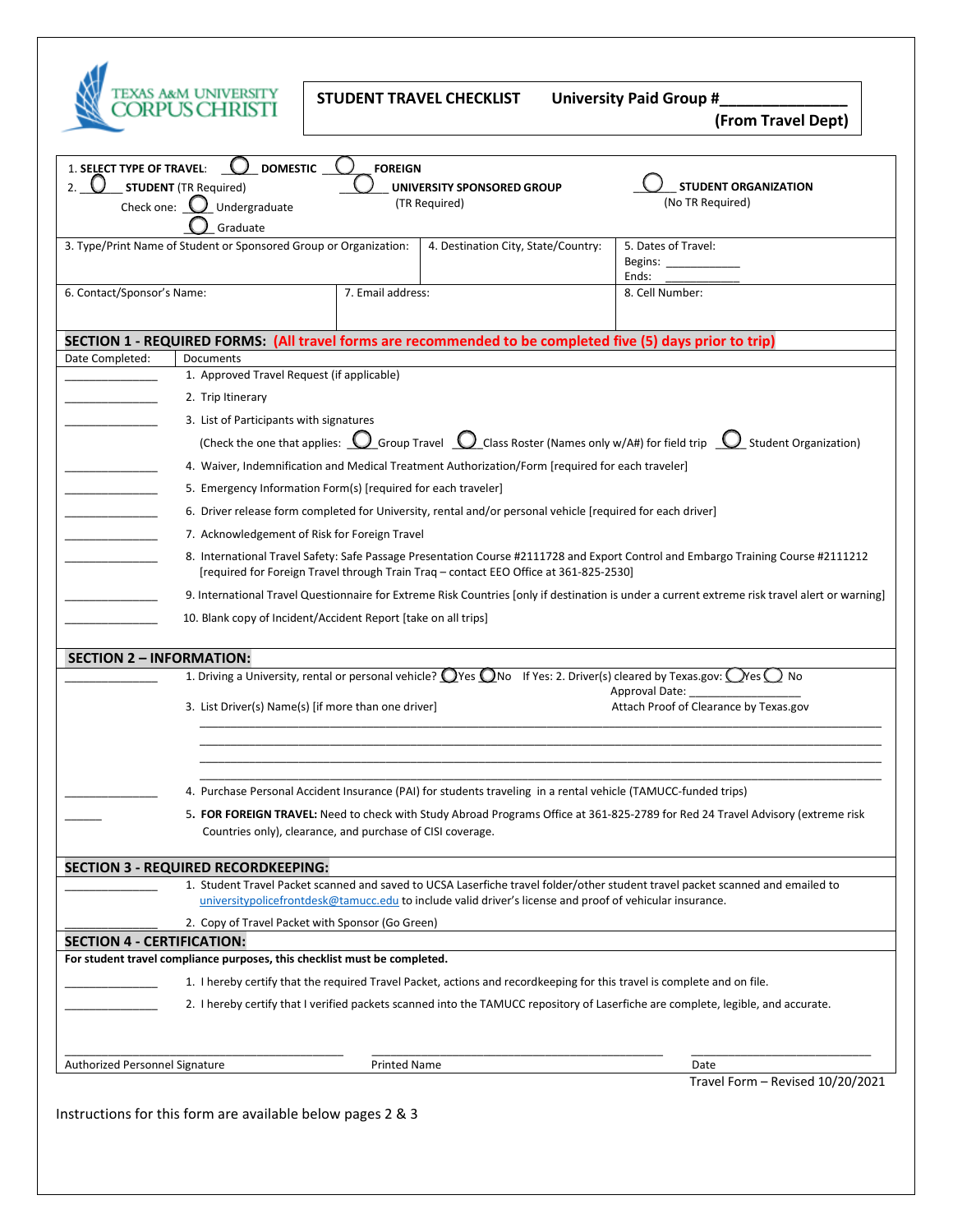

# **Student Travel Checklist Instructions**

**Please contact Travel Office at extension 5767 or 2749 for assistance**

### **Traveler's Information:**

#### **1. Select Type of Travel:**

Check Domestic if traveling within the U.S.

Check Foreign if traveling to Canada/Mexico/U.S. Territories/Foreign this is for trip approval purposes only

#### **2. Select type of student travel:**

Check off the type of student travel

**Student** – enter check mark if individual student traveling – Travel Request Required Indicate whether student is undergraduate or graduate

**University Sponsored Group** – enter check mark if a group of students is traveling – Travel Request Required This type of travel includes a chaperone or sponsor from TAMUCC

### **Student Organization** - No Travel Request Required

This type of travel is for student organizations and/or clubs recognized by TAMUCC through the University Center & Student Activities (UCSA) department

#### **3. Type/Print Name of Student or Sponsored Group or Organization**

Print or type the name of the student or the sponsored group or the organization name

#### **4. Destination City, State/Country**

Print or type the name of the City, State and/or Country

#### **5. Dates of Travel**

Enter the first and last dates of travel for the trip

#### **6. Contact/Sponsor's Name**

Enter the name of the contact person or the sponsor who can be contacted regarding trip details

**7. Email address**

Enter the email address for the contact person or the sponsor listed on #6

**8. Cell number**

Enter the cell number for the contact person or the sponsor listed on #6

### **Travel documentation process begins following the steps below:**

### **SECTION 1 – REQUIRED FORMS** (All forms may be found on the Travel website)

### **1. Approved Travel Request (if applicable)**

Enter date with Travel Request was approved

**2. Trip Itinerary**

Enter date when trip itinerary was completed

### **3. List of Participants with Signatures**

Check the type of travel that applies and enter date that participant list completed

Group travel – needs a list of participants with signatures

Class Roster – (names only with A#) for field trips – No signatures required

Student Organization – needs the Group Travel Participant List completed and submitted

# **4. Waiver, Indemnification and Medical Treatment Authorization/Form**

Complete form for each student traveling – Enter date completed